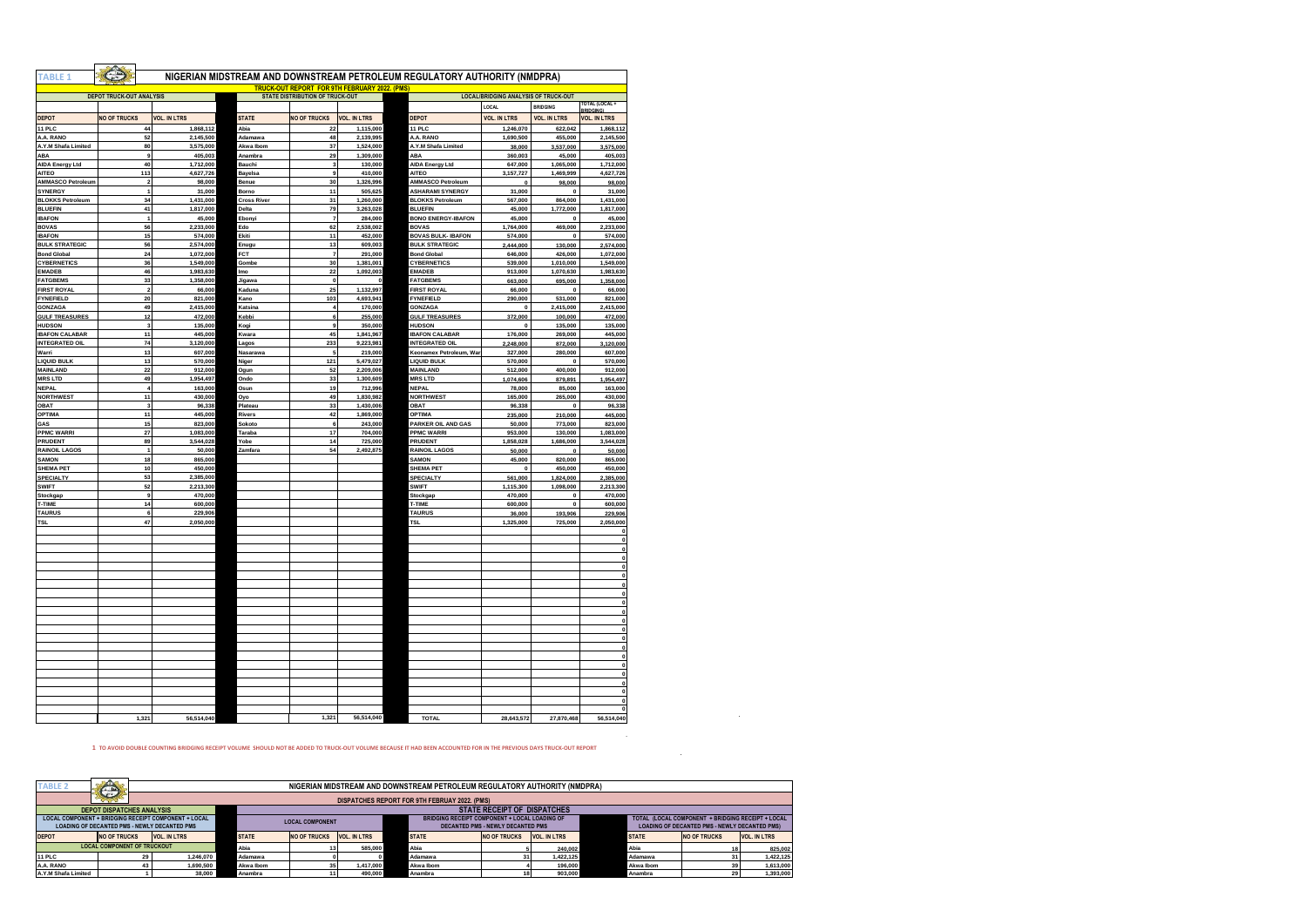| <b>AIDA Energy Ltd</b><br>16<br>647,000<br>Bayelsa<br>310,000<br><b>Bayelsa</b><br>$\mathbf{o}$<br>Bayelsa<br>$\boldsymbol{7}$<br>310,000<br>$\overline{7}$<br>AITEO<br>81<br>26<br>1,212,998<br>26<br>3,157,727<br>1,212,998<br>Benue<br>Benue<br>Benue<br>$\mathbf 0$<br>$\mathbf 0$<br><b>AMMASCO Petroleum</b><br>23<br>$\mathbf 0$<br>$\mathbf 0$<br>Borno<br>$\mathbf{0}$<br>$\mathbf{0}$<br>Borno<br>1,073,000<br>Borno<br>23<br>1,073,000<br><b>SYNERGY</b><br>31,000<br>1,260,000<br>$\mathbf{1}$<br><b>Cross River</b><br>31<br><b>Cross River</b><br>$\overline{\mathbf{3}}$<br>126,007<br><b>Cross River</b><br>34<br>1,386,007<br>14<br><b>BLOKKS Petroleum</b><br>79<br>3,263,028<br>$\overline{2}$<br>81<br>567,000<br>84,000<br>3,347,028<br>Delta<br>Delta<br>Delta<br><b>BLUEFIN</b><br>$\mathbf{1}$<br>45,000<br>$\mathbf{z}$<br>318,000<br>Ebonyi<br>$\pmb{7}$<br>318,000<br>Ebonyi<br>$\mathbf 0$<br>Ebonyi<br><b>IBAFON</b><br>$\mathbf{1}$<br>45,000<br>55<br>2,233,000<br>130,003<br>58<br>2,363,003<br>Edo<br>$\overline{\mathbf{3}}$<br>Edo<br>Edo<br>6 <sup>1</sup><br><b>BOVAS</b><br>46<br><b>Ekiti</b><br>78,000<br><b>Ekiti</b><br>Ekiti<br>1,764,000<br>$\overline{2}$<br>270,002<br>8<br>348,002<br>$15\,$<br><b>IBAFON</b><br>574,000<br>234,000<br>23<br>1,060,200<br>Enugu<br>28<br>1,294,200<br>Enugu<br>Enugu<br><b>BULK STRATEGIC</b><br>60<br><b>FCT</b><br>53<br>2,444,000<br>FCT<br>FCT<br>2,968,176<br>60<br>2,968,176<br><b>Bond Global</b><br>14<br>646,000<br>Gombe<br>Gombe<br>15<br>680,001<br>Gombe<br>15<br>680,001<br>$\mathbf{0}$<br>940,003<br><b>CYBERNETICS</b><br>13<br>19<br>$\overline{7}$<br>340,000<br>26<br>539,000<br>1,280,003<br>lmo<br>Imo<br>Imo<br>9<br><b>EMADEB</b><br>22<br>913,000<br>Jigawa<br>$\Omega$<br>Jigawa<br>413,993<br>Jigawa<br>9<br>413,993<br>$\Omega$<br><b>FATGBEMS</b><br>18<br>663,000<br>30<br>1,302,008<br>Kaduna<br>30<br>Kaduna<br>Kaduna<br>44<br><b>FIRST ROYAL</b><br>$\overline{2}$<br>66,000<br>Kano<br>$\Omega$<br>Kano<br>2,036,996<br>Kano<br>44<br>2,036,996<br><b>FYNEFIELD</b><br>$\overline{7}$<br>290,000<br>$\mathbf 0$<br>Katsina<br>${\bf 21}$<br>954,990<br>Katsina<br>${\bf 21}$<br>954,990<br>Katsina<br>$\mathbf{0}$<br>$\pmb{0}$<br>32<br>32<br><b>GONZAGA</b><br>1.514.962<br>Kebbi<br>$\mathbf 0$<br>Kebbi<br>Kebbi<br><b>GULF TREASURES</b><br>$\overline{z}$<br>10<br>372,000<br>Kogi<br>$\Omega$<br>Kogi<br>305,001<br>Kogi<br>$\overline{7}$<br>305,001<br><b>HUDSON</b><br>$\mathbf 0$<br>45<br>1,841,967<br>23<br>858,994<br>68<br>Kwara<br>Kwara<br>2,700,961<br>$\mathbf 0$<br>Kwara<br><b>IBAFON CALABAR</b><br>232<br>$\,$ 5 $\,$<br>9,178,981<br>$\mathbf{0}$<br>176,000<br>Lagos<br>Lagos<br>Lagos<br>232<br>9,178,981<br>$\mathbf 0$<br><b>INTEGRATED OIL</b><br>54<br>2,248,000<br>19<br>802,001<br>802,001<br>Nasarawa<br>Nasarawa<br>Nasarawa<br>19<br>$\overline{\mathbf{r}}$<br>17<br>$17$<br>Warri<br>744,997<br>744,997<br>327,000<br>Niger<br>$\Omega$<br>Niger<br>Niger<br><b>LIQUID BULK</b><br>13<br>570,000<br>51<br>2,164,006<br>$\circ$<br>51<br>2,164,006<br>Ogun<br>Ogun<br>$\mathbf 0$<br>Ogun<br><b>MAINLAND</b><br>13<br>644,609<br>15<br>614,002<br>31<br>512,000<br>16<br>Ondo<br>1,258,611<br>Ondo<br>Ondo<br>6<br><b>MRS LTD</b><br>16<br>613,996<br>$\bf 22$<br>29<br>1,074,606<br>Osun<br>Osun<br>241,000<br>Osun<br>854,996<br><b>NEPAL</b><br>$\mathbf 2$<br>78,000<br>49<br>1,830,982<br>${\bf 27}$<br>Oyo<br>1,051,984<br>Oyo<br>76<br>2,882,966<br>Oyo<br>5<br><b>NORTHWEST</b><br>20<br>665,004<br>20<br>165,000<br>Plateau<br>Plateau<br>Plateau<br>OBAT<br>3<br>96,338<br>Rivers<br>35<br>1,559,000<br>Rivers<br>$\circ$<br>Rivers<br>35<br><b>OPTIMA</b><br>6<br>235,000<br>20<br>961,000<br>${\bf 20}$<br>Sokoto<br>Sokoto<br>Sokoto<br>- 0<br>GAS<br>19<br>$\mathbf{1}$<br>50,000<br>Taraba<br>$\Omega$<br>$\Omega$<br>Taraba<br>828,995<br>Taraba<br>19<br>828,995<br><b>PPMC WARRI</b><br>$\bf 24$<br>16<br>953,000<br>Yobe<br>785,000<br>Yobe<br>${\bf 16}$<br>obe<br>$\overline{\mathbf{8}}$<br>PRUDENT<br>47<br>$\mathbf{a}$<br>1,858,028<br>Zamfara<br>Zamfara<br>321,003<br>Zamfara<br>321,003<br><b>RAINOIL LAGOS</b><br>$\mathbf{1}$<br>50,000<br><b>SAMON</b><br>$\mathbf{1}$<br>45,000<br><b>SHEMA PET</b><br>$\mathbf 0$<br>$\pmb{0}$<br>13<br>561,000<br><b>SPECIALTY</b><br><b>SWIFT</b><br>28<br>1,115,300<br>9<br>470,000<br>Stockgap<br>14<br>T-TIME<br>600,000<br><b>TAURUS</b><br>$\mathbf{1}$<br>36,000<br>30<br>1,325,000<br><b>TSL</b><br><b>BRIDGING RECEIPT COMPONENT + LOCAL LOADING OF DECANTED</b><br><b>PMS - NEWLY DECANTED PMS</b><br>ABA<br>13<br>646,002<br><b>ENUGU</b><br>48<br>2,281,200<br><b>GOMBE</b><br>34<br>1,752,174<br><b>GUSAU</b><br>60<br>2,796,965<br>JOS<br>35<br>1.293.004<br><b>KADUNA DEPOT</b><br>32<br>1,387,008<br>KANO<br>92<br>4,325,979<br><b>MAIDUGURI</b><br>15<br>681,000<br>36<br><b>MAKURDI</b><br>1,644,998<br><b>MINNA</b><br>15<br>676,997<br><b>PPMC BENIN</b><br>$\boldsymbol{4}$<br>170,003<br><b>PPMC CALABAR</b><br>$\bf 6$<br>256,007<br>$27\,$<br><b>PPMC IBADAN</b><br>1,051,984<br><b>PPMC ILORIN</b><br>23<br>858,994<br>PPMC ORE<br>27<br>1,125,004<br><b>PPMC WARRI</b><br>$\mathbf 2$<br>84,000<br><b>SULEJA</b><br>73<br>3,306,005<br>YOLA<br>49<br>2,216,120<br>26,553,444<br>28,643,572<br>701<br><b>TOTAL</b><br><b>TOTAL</b><br>1,292<br>55,197,016<br><b>TOTAL</b><br>1,292<br>55,197,016<br><b>TOTAL</b><br>591 | <b>ABA</b> | 8 | 360,003 | Bauchi | $\mathbf 0$ | Bauchi | 25 | 1,128,000 | Bauchi | 25 | 1,128,000 |
|--------------------------------------------------------------------------------------------------------------------------------------------------------------------------------------------------------------------------------------------------------------------------------------------------------------------------------------------------------------------------------------------------------------------------------------------------------------------------------------------------------------------------------------------------------------------------------------------------------------------------------------------------------------------------------------------------------------------------------------------------------------------------------------------------------------------------------------------------------------------------------------------------------------------------------------------------------------------------------------------------------------------------------------------------------------------------------------------------------------------------------------------------------------------------------------------------------------------------------------------------------------------------------------------------------------------------------------------------------------------------------------------------------------------------------------------------------------------------------------------------------------------------------------------------------------------------------------------------------------------------------------------------------------------------------------------------------------------------------------------------------------------------------------------------------------------------------------------------------------------------------------------------------------------------------------------------------------------------------------------------------------------------------------------------------------------------------------------------------------------------------------------------------------------------------------------------------------------------------------------------------------------------------------------------------------------------------------------------------------------------------------------------------------------------------------------------------------------------------------------------------------------------------------------------------------------------------------------------------------------------------------------------------------------------------------------------------------------------------------------------------------------------------------------------------------------------------------------------------------------------------------------------------------------------------------------------------------------------------------------------------------------------------------------------------------------------------------------------------------------------------------------------------------------------------------------------------------------------------------------------------------------------------------------------------------------------------------------------------------------------------------------------------------------------------------------------------------------------------------------------------------------------------------------------------------------------------------------------------------------------------------------------------------------------------------------------------------------------------------------------------------------------------------------------------------------------------------------------------------------------------------------------------------------------------------------------------------------------------------------------------------------------------------------------------------------------------------------------------------------------------------------------------------------------------------------------------------------------------------------------------------------------------------------------------------------------------------------------------------------------------------------------------------------------------------------------------------------------------------------------------------------------------------------------------------------------------------------------------------------------------------------------------------------------------------------------------------------------------------------------------------------------------------------------------------------------------------------------------------------------------------------------------------------------------------------------------------------------------------------------------------------------------------------------------------------------------------------------------------------------------------------------------------------------------------------------------------------------------------------------------------------------------------------------------------------------------------------------------------------------------------------------------------------------------------------------------------------------|------------|---|---------|--------|-------------|--------|----|-----------|--------|----|-----------|
|                                                                                                                                                                                                                                                                                                                                                                                                                                                                                                                                                                                                                                                                                                                                                                                                                                                                                                                                                                                                                                                                                                                                                                                                                                                                                                                                                                                                                                                                                                                                                                                                                                                                                                                                                                                                                                                                                                                                                                                                                                                                                                                                                                                                                                                                                                                                                                                                                                                                                                                                                                                                                                                                                                                                                                                                                                                                                                                                                                                                                                                                                                                                                                                                                                                                                                                                                                                                                                                                                                                                                                                                                                                                                                                                                                                                                                                                                                                                                                                                                                                                                                                                                                                                                                                                                                                                                                                                                                                                                                                                                                                                                                                                                                                                                                                                                                                                                                                                                                                                                                                                                                                                                                                                                                                                                                                                                                                                                                                                          |            |   |         |        |             |        |    |           |        |    |           |
|                                                                                                                                                                                                                                                                                                                                                                                                                                                                                                                                                                                                                                                                                                                                                                                                                                                                                                                                                                                                                                                                                                                                                                                                                                                                                                                                                                                                                                                                                                                                                                                                                                                                                                                                                                                                                                                                                                                                                                                                                                                                                                                                                                                                                                                                                                                                                                                                                                                                                                                                                                                                                                                                                                                                                                                                                                                                                                                                                                                                                                                                                                                                                                                                                                                                                                                                                                                                                                                                                                                                                                                                                                                                                                                                                                                                                                                                                                                                                                                                                                                                                                                                                                                                                                                                                                                                                                                                                                                                                                                                                                                                                                                                                                                                                                                                                                                                                                                                                                                                                                                                                                                                                                                                                                                                                                                                                                                                                                                                          |            |   |         |        |             |        |    |           |        |    |           |
|                                                                                                                                                                                                                                                                                                                                                                                                                                                                                                                                                                                                                                                                                                                                                                                                                                                                                                                                                                                                                                                                                                                                                                                                                                                                                                                                                                                                                                                                                                                                                                                                                                                                                                                                                                                                                                                                                                                                                                                                                                                                                                                                                                                                                                                                                                                                                                                                                                                                                                                                                                                                                                                                                                                                                                                                                                                                                                                                                                                                                                                                                                                                                                                                                                                                                                                                                                                                                                                                                                                                                                                                                                                                                                                                                                                                                                                                                                                                                                                                                                                                                                                                                                                                                                                                                                                                                                                                                                                                                                                                                                                                                                                                                                                                                                                                                                                                                                                                                                                                                                                                                                                                                                                                                                                                                                                                                                                                                                                                          |            |   |         |        |             |        |    |           |        |    |           |
|                                                                                                                                                                                                                                                                                                                                                                                                                                                                                                                                                                                                                                                                                                                                                                                                                                                                                                                                                                                                                                                                                                                                                                                                                                                                                                                                                                                                                                                                                                                                                                                                                                                                                                                                                                                                                                                                                                                                                                                                                                                                                                                                                                                                                                                                                                                                                                                                                                                                                                                                                                                                                                                                                                                                                                                                                                                                                                                                                                                                                                                                                                                                                                                                                                                                                                                                                                                                                                                                                                                                                                                                                                                                                                                                                                                                                                                                                                                                                                                                                                                                                                                                                                                                                                                                                                                                                                                                                                                                                                                                                                                                                                                                                                                                                                                                                                                                                                                                                                                                                                                                                                                                                                                                                                                                                                                                                                                                                                                                          |            |   |         |        |             |        |    |           |        |    |           |
|                                                                                                                                                                                                                                                                                                                                                                                                                                                                                                                                                                                                                                                                                                                                                                                                                                                                                                                                                                                                                                                                                                                                                                                                                                                                                                                                                                                                                                                                                                                                                                                                                                                                                                                                                                                                                                                                                                                                                                                                                                                                                                                                                                                                                                                                                                                                                                                                                                                                                                                                                                                                                                                                                                                                                                                                                                                                                                                                                                                                                                                                                                                                                                                                                                                                                                                                                                                                                                                                                                                                                                                                                                                                                                                                                                                                                                                                                                                                                                                                                                                                                                                                                                                                                                                                                                                                                                                                                                                                                                                                                                                                                                                                                                                                                                                                                                                                                                                                                                                                                                                                                                                                                                                                                                                                                                                                                                                                                                                                          |            |   |         |        |             |        |    |           |        |    |           |
|                                                                                                                                                                                                                                                                                                                                                                                                                                                                                                                                                                                                                                                                                                                                                                                                                                                                                                                                                                                                                                                                                                                                                                                                                                                                                                                                                                                                                                                                                                                                                                                                                                                                                                                                                                                                                                                                                                                                                                                                                                                                                                                                                                                                                                                                                                                                                                                                                                                                                                                                                                                                                                                                                                                                                                                                                                                                                                                                                                                                                                                                                                                                                                                                                                                                                                                                                                                                                                                                                                                                                                                                                                                                                                                                                                                                                                                                                                                                                                                                                                                                                                                                                                                                                                                                                                                                                                                                                                                                                                                                                                                                                                                                                                                                                                                                                                                                                                                                                                                                                                                                                                                                                                                                                                                                                                                                                                                                                                                                          |            |   |         |        |             |        |    |           |        |    |           |
|                                                                                                                                                                                                                                                                                                                                                                                                                                                                                                                                                                                                                                                                                                                                                                                                                                                                                                                                                                                                                                                                                                                                                                                                                                                                                                                                                                                                                                                                                                                                                                                                                                                                                                                                                                                                                                                                                                                                                                                                                                                                                                                                                                                                                                                                                                                                                                                                                                                                                                                                                                                                                                                                                                                                                                                                                                                                                                                                                                                                                                                                                                                                                                                                                                                                                                                                                                                                                                                                                                                                                                                                                                                                                                                                                                                                                                                                                                                                                                                                                                                                                                                                                                                                                                                                                                                                                                                                                                                                                                                                                                                                                                                                                                                                                                                                                                                                                                                                                                                                                                                                                                                                                                                                                                                                                                                                                                                                                                                                          |            |   |         |        |             |        |    |           |        |    |           |
|                                                                                                                                                                                                                                                                                                                                                                                                                                                                                                                                                                                                                                                                                                                                                                                                                                                                                                                                                                                                                                                                                                                                                                                                                                                                                                                                                                                                                                                                                                                                                                                                                                                                                                                                                                                                                                                                                                                                                                                                                                                                                                                                                                                                                                                                                                                                                                                                                                                                                                                                                                                                                                                                                                                                                                                                                                                                                                                                                                                                                                                                                                                                                                                                                                                                                                                                                                                                                                                                                                                                                                                                                                                                                                                                                                                                                                                                                                                                                                                                                                                                                                                                                                                                                                                                                                                                                                                                                                                                                                                                                                                                                                                                                                                                                                                                                                                                                                                                                                                                                                                                                                                                                                                                                                                                                                                                                                                                                                                                          |            |   |         |        |             |        |    |           |        |    |           |
|                                                                                                                                                                                                                                                                                                                                                                                                                                                                                                                                                                                                                                                                                                                                                                                                                                                                                                                                                                                                                                                                                                                                                                                                                                                                                                                                                                                                                                                                                                                                                                                                                                                                                                                                                                                                                                                                                                                                                                                                                                                                                                                                                                                                                                                                                                                                                                                                                                                                                                                                                                                                                                                                                                                                                                                                                                                                                                                                                                                                                                                                                                                                                                                                                                                                                                                                                                                                                                                                                                                                                                                                                                                                                                                                                                                                                                                                                                                                                                                                                                                                                                                                                                                                                                                                                                                                                                                                                                                                                                                                                                                                                                                                                                                                                                                                                                                                                                                                                                                                                                                                                                                                                                                                                                                                                                                                                                                                                                                                          |            |   |         |        |             |        |    |           |        |    |           |
|                                                                                                                                                                                                                                                                                                                                                                                                                                                                                                                                                                                                                                                                                                                                                                                                                                                                                                                                                                                                                                                                                                                                                                                                                                                                                                                                                                                                                                                                                                                                                                                                                                                                                                                                                                                                                                                                                                                                                                                                                                                                                                                                                                                                                                                                                                                                                                                                                                                                                                                                                                                                                                                                                                                                                                                                                                                                                                                                                                                                                                                                                                                                                                                                                                                                                                                                                                                                                                                                                                                                                                                                                                                                                                                                                                                                                                                                                                                                                                                                                                                                                                                                                                                                                                                                                                                                                                                                                                                                                                                                                                                                                                                                                                                                                                                                                                                                                                                                                                                                                                                                                                                                                                                                                                                                                                                                                                                                                                                                          |            |   |         |        |             |        |    |           |        |    |           |
|                                                                                                                                                                                                                                                                                                                                                                                                                                                                                                                                                                                                                                                                                                                                                                                                                                                                                                                                                                                                                                                                                                                                                                                                                                                                                                                                                                                                                                                                                                                                                                                                                                                                                                                                                                                                                                                                                                                                                                                                                                                                                                                                                                                                                                                                                                                                                                                                                                                                                                                                                                                                                                                                                                                                                                                                                                                                                                                                                                                                                                                                                                                                                                                                                                                                                                                                                                                                                                                                                                                                                                                                                                                                                                                                                                                                                                                                                                                                                                                                                                                                                                                                                                                                                                                                                                                                                                                                                                                                                                                                                                                                                                                                                                                                                                                                                                                                                                                                                                                                                                                                                                                                                                                                                                                                                                                                                                                                                                                                          |            |   |         |        |             |        |    |           |        |    |           |
|                                                                                                                                                                                                                                                                                                                                                                                                                                                                                                                                                                                                                                                                                                                                                                                                                                                                                                                                                                                                                                                                                                                                                                                                                                                                                                                                                                                                                                                                                                                                                                                                                                                                                                                                                                                                                                                                                                                                                                                                                                                                                                                                                                                                                                                                                                                                                                                                                                                                                                                                                                                                                                                                                                                                                                                                                                                                                                                                                                                                                                                                                                                                                                                                                                                                                                                                                                                                                                                                                                                                                                                                                                                                                                                                                                                                                                                                                                                                                                                                                                                                                                                                                                                                                                                                                                                                                                                                                                                                                                                                                                                                                                                                                                                                                                                                                                                                                                                                                                                                                                                                                                                                                                                                                                                                                                                                                                                                                                                                          |            |   |         |        |             |        |    |           |        |    |           |
|                                                                                                                                                                                                                                                                                                                                                                                                                                                                                                                                                                                                                                                                                                                                                                                                                                                                                                                                                                                                                                                                                                                                                                                                                                                                                                                                                                                                                                                                                                                                                                                                                                                                                                                                                                                                                                                                                                                                                                                                                                                                                                                                                                                                                                                                                                                                                                                                                                                                                                                                                                                                                                                                                                                                                                                                                                                                                                                                                                                                                                                                                                                                                                                                                                                                                                                                                                                                                                                                                                                                                                                                                                                                                                                                                                                                                                                                                                                                                                                                                                                                                                                                                                                                                                                                                                                                                                                                                                                                                                                                                                                                                                                                                                                                                                                                                                                                                                                                                                                                                                                                                                                                                                                                                                                                                                                                                                                                                                                                          |            |   |         |        |             |        |    |           |        |    |           |
|                                                                                                                                                                                                                                                                                                                                                                                                                                                                                                                                                                                                                                                                                                                                                                                                                                                                                                                                                                                                                                                                                                                                                                                                                                                                                                                                                                                                                                                                                                                                                                                                                                                                                                                                                                                                                                                                                                                                                                                                                                                                                                                                                                                                                                                                                                                                                                                                                                                                                                                                                                                                                                                                                                                                                                                                                                                                                                                                                                                                                                                                                                                                                                                                                                                                                                                                                                                                                                                                                                                                                                                                                                                                                                                                                                                                                                                                                                                                                                                                                                                                                                                                                                                                                                                                                                                                                                                                                                                                                                                                                                                                                                                                                                                                                                                                                                                                                                                                                                                                                                                                                                                                                                                                                                                                                                                                                                                                                                                                          |            |   |         |        |             |        |    |           |        |    |           |
|                                                                                                                                                                                                                                                                                                                                                                                                                                                                                                                                                                                                                                                                                                                                                                                                                                                                                                                                                                                                                                                                                                                                                                                                                                                                                                                                                                                                                                                                                                                                                                                                                                                                                                                                                                                                                                                                                                                                                                                                                                                                                                                                                                                                                                                                                                                                                                                                                                                                                                                                                                                                                                                                                                                                                                                                                                                                                                                                                                                                                                                                                                                                                                                                                                                                                                                                                                                                                                                                                                                                                                                                                                                                                                                                                                                                                                                                                                                                                                                                                                                                                                                                                                                                                                                                                                                                                                                                                                                                                                                                                                                                                                                                                                                                                                                                                                                                                                                                                                                                                                                                                                                                                                                                                                                                                                                                                                                                                                                                          |            |   |         |        |             |        |    |           |        |    | 1,302,008 |
|                                                                                                                                                                                                                                                                                                                                                                                                                                                                                                                                                                                                                                                                                                                                                                                                                                                                                                                                                                                                                                                                                                                                                                                                                                                                                                                                                                                                                                                                                                                                                                                                                                                                                                                                                                                                                                                                                                                                                                                                                                                                                                                                                                                                                                                                                                                                                                                                                                                                                                                                                                                                                                                                                                                                                                                                                                                                                                                                                                                                                                                                                                                                                                                                                                                                                                                                                                                                                                                                                                                                                                                                                                                                                                                                                                                                                                                                                                                                                                                                                                                                                                                                                                                                                                                                                                                                                                                                                                                                                                                                                                                                                                                                                                                                                                                                                                                                                                                                                                                                                                                                                                                                                                                                                                                                                                                                                                                                                                                                          |            |   |         |        |             |        |    |           |        |    |           |
|                                                                                                                                                                                                                                                                                                                                                                                                                                                                                                                                                                                                                                                                                                                                                                                                                                                                                                                                                                                                                                                                                                                                                                                                                                                                                                                                                                                                                                                                                                                                                                                                                                                                                                                                                                                                                                                                                                                                                                                                                                                                                                                                                                                                                                                                                                                                                                                                                                                                                                                                                                                                                                                                                                                                                                                                                                                                                                                                                                                                                                                                                                                                                                                                                                                                                                                                                                                                                                                                                                                                                                                                                                                                                                                                                                                                                                                                                                                                                                                                                                                                                                                                                                                                                                                                                                                                                                                                                                                                                                                                                                                                                                                                                                                                                                                                                                                                                                                                                                                                                                                                                                                                                                                                                                                                                                                                                                                                                                                                          |            |   |         |        |             |        |    |           |        |    |           |
|                                                                                                                                                                                                                                                                                                                                                                                                                                                                                                                                                                                                                                                                                                                                                                                                                                                                                                                                                                                                                                                                                                                                                                                                                                                                                                                                                                                                                                                                                                                                                                                                                                                                                                                                                                                                                                                                                                                                                                                                                                                                                                                                                                                                                                                                                                                                                                                                                                                                                                                                                                                                                                                                                                                                                                                                                                                                                                                                                                                                                                                                                                                                                                                                                                                                                                                                                                                                                                                                                                                                                                                                                                                                                                                                                                                                                                                                                                                                                                                                                                                                                                                                                                                                                                                                                                                                                                                                                                                                                                                                                                                                                                                                                                                                                                                                                                                                                                                                                                                                                                                                                                                                                                                                                                                                                                                                                                                                                                                                          |            |   |         |        |             |        |    |           |        |    | 1.514.962 |
|                                                                                                                                                                                                                                                                                                                                                                                                                                                                                                                                                                                                                                                                                                                                                                                                                                                                                                                                                                                                                                                                                                                                                                                                                                                                                                                                                                                                                                                                                                                                                                                                                                                                                                                                                                                                                                                                                                                                                                                                                                                                                                                                                                                                                                                                                                                                                                                                                                                                                                                                                                                                                                                                                                                                                                                                                                                                                                                                                                                                                                                                                                                                                                                                                                                                                                                                                                                                                                                                                                                                                                                                                                                                                                                                                                                                                                                                                                                                                                                                                                                                                                                                                                                                                                                                                                                                                                                                                                                                                                                                                                                                                                                                                                                                                                                                                                                                                                                                                                                                                                                                                                                                                                                                                                                                                                                                                                                                                                                                          |            |   |         |        |             |        |    |           |        |    |           |
|                                                                                                                                                                                                                                                                                                                                                                                                                                                                                                                                                                                                                                                                                                                                                                                                                                                                                                                                                                                                                                                                                                                                                                                                                                                                                                                                                                                                                                                                                                                                                                                                                                                                                                                                                                                                                                                                                                                                                                                                                                                                                                                                                                                                                                                                                                                                                                                                                                                                                                                                                                                                                                                                                                                                                                                                                                                                                                                                                                                                                                                                                                                                                                                                                                                                                                                                                                                                                                                                                                                                                                                                                                                                                                                                                                                                                                                                                                                                                                                                                                                                                                                                                                                                                                                                                                                                                                                                                                                                                                                                                                                                                                                                                                                                                                                                                                                                                                                                                                                                                                                                                                                                                                                                                                                                                                                                                                                                                                                                          |            |   |         |        |             |        |    |           |        |    |           |
|                                                                                                                                                                                                                                                                                                                                                                                                                                                                                                                                                                                                                                                                                                                                                                                                                                                                                                                                                                                                                                                                                                                                                                                                                                                                                                                                                                                                                                                                                                                                                                                                                                                                                                                                                                                                                                                                                                                                                                                                                                                                                                                                                                                                                                                                                                                                                                                                                                                                                                                                                                                                                                                                                                                                                                                                                                                                                                                                                                                                                                                                                                                                                                                                                                                                                                                                                                                                                                                                                                                                                                                                                                                                                                                                                                                                                                                                                                                                                                                                                                                                                                                                                                                                                                                                                                                                                                                                                                                                                                                                                                                                                                                                                                                                                                                                                                                                                                                                                                                                                                                                                                                                                                                                                                                                                                                                                                                                                                                                          |            |   |         |        |             |        |    |           |        |    |           |
|                                                                                                                                                                                                                                                                                                                                                                                                                                                                                                                                                                                                                                                                                                                                                                                                                                                                                                                                                                                                                                                                                                                                                                                                                                                                                                                                                                                                                                                                                                                                                                                                                                                                                                                                                                                                                                                                                                                                                                                                                                                                                                                                                                                                                                                                                                                                                                                                                                                                                                                                                                                                                                                                                                                                                                                                                                                                                                                                                                                                                                                                                                                                                                                                                                                                                                                                                                                                                                                                                                                                                                                                                                                                                                                                                                                                                                                                                                                                                                                                                                                                                                                                                                                                                                                                                                                                                                                                                                                                                                                                                                                                                                                                                                                                                                                                                                                                                                                                                                                                                                                                                                                                                                                                                                                                                                                                                                                                                                                                          |            |   |         |        |             |        |    |           |        |    |           |
|                                                                                                                                                                                                                                                                                                                                                                                                                                                                                                                                                                                                                                                                                                                                                                                                                                                                                                                                                                                                                                                                                                                                                                                                                                                                                                                                                                                                                                                                                                                                                                                                                                                                                                                                                                                                                                                                                                                                                                                                                                                                                                                                                                                                                                                                                                                                                                                                                                                                                                                                                                                                                                                                                                                                                                                                                                                                                                                                                                                                                                                                                                                                                                                                                                                                                                                                                                                                                                                                                                                                                                                                                                                                                                                                                                                                                                                                                                                                                                                                                                                                                                                                                                                                                                                                                                                                                                                                                                                                                                                                                                                                                                                                                                                                                                                                                                                                                                                                                                                                                                                                                                                                                                                                                                                                                                                                                                                                                                                                          |            |   |         |        |             |        |    |           |        |    |           |
|                                                                                                                                                                                                                                                                                                                                                                                                                                                                                                                                                                                                                                                                                                                                                                                                                                                                                                                                                                                                                                                                                                                                                                                                                                                                                                                                                                                                                                                                                                                                                                                                                                                                                                                                                                                                                                                                                                                                                                                                                                                                                                                                                                                                                                                                                                                                                                                                                                                                                                                                                                                                                                                                                                                                                                                                                                                                                                                                                                                                                                                                                                                                                                                                                                                                                                                                                                                                                                                                                                                                                                                                                                                                                                                                                                                                                                                                                                                                                                                                                                                                                                                                                                                                                                                                                                                                                                                                                                                                                                                                                                                                                                                                                                                                                                                                                                                                                                                                                                                                                                                                                                                                                                                                                                                                                                                                                                                                                                                                          |            |   |         |        |             |        |    |           |        |    |           |
|                                                                                                                                                                                                                                                                                                                                                                                                                                                                                                                                                                                                                                                                                                                                                                                                                                                                                                                                                                                                                                                                                                                                                                                                                                                                                                                                                                                                                                                                                                                                                                                                                                                                                                                                                                                                                                                                                                                                                                                                                                                                                                                                                                                                                                                                                                                                                                                                                                                                                                                                                                                                                                                                                                                                                                                                                                                                                                                                                                                                                                                                                                                                                                                                                                                                                                                                                                                                                                                                                                                                                                                                                                                                                                                                                                                                                                                                                                                                                                                                                                                                                                                                                                                                                                                                                                                                                                                                                                                                                                                                                                                                                                                                                                                                                                                                                                                                                                                                                                                                                                                                                                                                                                                                                                                                                                                                                                                                                                                                          |            |   |         |        |             |        |    |           |        |    |           |
|                                                                                                                                                                                                                                                                                                                                                                                                                                                                                                                                                                                                                                                                                                                                                                                                                                                                                                                                                                                                                                                                                                                                                                                                                                                                                                                                                                                                                                                                                                                                                                                                                                                                                                                                                                                                                                                                                                                                                                                                                                                                                                                                                                                                                                                                                                                                                                                                                                                                                                                                                                                                                                                                                                                                                                                                                                                                                                                                                                                                                                                                                                                                                                                                                                                                                                                                                                                                                                                                                                                                                                                                                                                                                                                                                                                                                                                                                                                                                                                                                                                                                                                                                                                                                                                                                                                                                                                                                                                                                                                                                                                                                                                                                                                                                                                                                                                                                                                                                                                                                                                                                                                                                                                                                                                                                                                                                                                                                                                                          |            |   |         |        |             |        |    |           |        |    |           |
|                                                                                                                                                                                                                                                                                                                                                                                                                                                                                                                                                                                                                                                                                                                                                                                                                                                                                                                                                                                                                                                                                                                                                                                                                                                                                                                                                                                                                                                                                                                                                                                                                                                                                                                                                                                                                                                                                                                                                                                                                                                                                                                                                                                                                                                                                                                                                                                                                                                                                                                                                                                                                                                                                                                                                                                                                                                                                                                                                                                                                                                                                                                                                                                                                                                                                                                                                                                                                                                                                                                                                                                                                                                                                                                                                                                                                                                                                                                                                                                                                                                                                                                                                                                                                                                                                                                                                                                                                                                                                                                                                                                                                                                                                                                                                                                                                                                                                                                                                                                                                                                                                                                                                                                                                                                                                                                                                                                                                                                                          |            |   |         |        |             |        |    |           |        |    |           |
|                                                                                                                                                                                                                                                                                                                                                                                                                                                                                                                                                                                                                                                                                                                                                                                                                                                                                                                                                                                                                                                                                                                                                                                                                                                                                                                                                                                                                                                                                                                                                                                                                                                                                                                                                                                                                                                                                                                                                                                                                                                                                                                                                                                                                                                                                                                                                                                                                                                                                                                                                                                                                                                                                                                                                                                                                                                                                                                                                                                                                                                                                                                                                                                                                                                                                                                                                                                                                                                                                                                                                                                                                                                                                                                                                                                                                                                                                                                                                                                                                                                                                                                                                                                                                                                                                                                                                                                                                                                                                                                                                                                                                                                                                                                                                                                                                                                                                                                                                                                                                                                                                                                                                                                                                                                                                                                                                                                                                                                                          |            |   |         |        |             |        |    |           |        |    |           |
|                                                                                                                                                                                                                                                                                                                                                                                                                                                                                                                                                                                                                                                                                                                                                                                                                                                                                                                                                                                                                                                                                                                                                                                                                                                                                                                                                                                                                                                                                                                                                                                                                                                                                                                                                                                                                                                                                                                                                                                                                                                                                                                                                                                                                                                                                                                                                                                                                                                                                                                                                                                                                                                                                                                                                                                                                                                                                                                                                                                                                                                                                                                                                                                                                                                                                                                                                                                                                                                                                                                                                                                                                                                                                                                                                                                                                                                                                                                                                                                                                                                                                                                                                                                                                                                                                                                                                                                                                                                                                                                                                                                                                                                                                                                                                                                                                                                                                                                                                                                                                                                                                                                                                                                                                                                                                                                                                                                                                                                                          |            |   |         |        |             |        |    |           |        |    | 665,004   |
|                                                                                                                                                                                                                                                                                                                                                                                                                                                                                                                                                                                                                                                                                                                                                                                                                                                                                                                                                                                                                                                                                                                                                                                                                                                                                                                                                                                                                                                                                                                                                                                                                                                                                                                                                                                                                                                                                                                                                                                                                                                                                                                                                                                                                                                                                                                                                                                                                                                                                                                                                                                                                                                                                                                                                                                                                                                                                                                                                                                                                                                                                                                                                                                                                                                                                                                                                                                                                                                                                                                                                                                                                                                                                                                                                                                                                                                                                                                                                                                                                                                                                                                                                                                                                                                                                                                                                                                                                                                                                                                                                                                                                                                                                                                                                                                                                                                                                                                                                                                                                                                                                                                                                                                                                                                                                                                                                                                                                                                                          |            |   |         |        |             |        |    |           |        |    | 1,559,000 |
|                                                                                                                                                                                                                                                                                                                                                                                                                                                                                                                                                                                                                                                                                                                                                                                                                                                                                                                                                                                                                                                                                                                                                                                                                                                                                                                                                                                                                                                                                                                                                                                                                                                                                                                                                                                                                                                                                                                                                                                                                                                                                                                                                                                                                                                                                                                                                                                                                                                                                                                                                                                                                                                                                                                                                                                                                                                                                                                                                                                                                                                                                                                                                                                                                                                                                                                                                                                                                                                                                                                                                                                                                                                                                                                                                                                                                                                                                                                                                                                                                                                                                                                                                                                                                                                                                                                                                                                                                                                                                                                                                                                                                                                                                                                                                                                                                                                                                                                                                                                                                                                                                                                                                                                                                                                                                                                                                                                                                                                                          |            |   |         |        |             |        |    |           |        |    | 961,000   |
|                                                                                                                                                                                                                                                                                                                                                                                                                                                                                                                                                                                                                                                                                                                                                                                                                                                                                                                                                                                                                                                                                                                                                                                                                                                                                                                                                                                                                                                                                                                                                                                                                                                                                                                                                                                                                                                                                                                                                                                                                                                                                                                                                                                                                                                                                                                                                                                                                                                                                                                                                                                                                                                                                                                                                                                                                                                                                                                                                                                                                                                                                                                                                                                                                                                                                                                                                                                                                                                                                                                                                                                                                                                                                                                                                                                                                                                                                                                                                                                                                                                                                                                                                                                                                                                                                                                                                                                                                                                                                                                                                                                                                                                                                                                                                                                                                                                                                                                                                                                                                                                                                                                                                                                                                                                                                                                                                                                                                                                                          |            |   |         |        |             |        |    |           |        |    |           |
|                                                                                                                                                                                                                                                                                                                                                                                                                                                                                                                                                                                                                                                                                                                                                                                                                                                                                                                                                                                                                                                                                                                                                                                                                                                                                                                                                                                                                                                                                                                                                                                                                                                                                                                                                                                                                                                                                                                                                                                                                                                                                                                                                                                                                                                                                                                                                                                                                                                                                                                                                                                                                                                                                                                                                                                                                                                                                                                                                                                                                                                                                                                                                                                                                                                                                                                                                                                                                                                                                                                                                                                                                                                                                                                                                                                                                                                                                                                                                                                                                                                                                                                                                                                                                                                                                                                                                                                                                                                                                                                                                                                                                                                                                                                                                                                                                                                                                                                                                                                                                                                                                                                                                                                                                                                                                                                                                                                                                                                                          |            |   |         |        |             |        |    |           |        |    | 785,000   |
|                                                                                                                                                                                                                                                                                                                                                                                                                                                                                                                                                                                                                                                                                                                                                                                                                                                                                                                                                                                                                                                                                                                                                                                                                                                                                                                                                                                                                                                                                                                                                                                                                                                                                                                                                                                                                                                                                                                                                                                                                                                                                                                                                                                                                                                                                                                                                                                                                                                                                                                                                                                                                                                                                                                                                                                                                                                                                                                                                                                                                                                                                                                                                                                                                                                                                                                                                                                                                                                                                                                                                                                                                                                                                                                                                                                                                                                                                                                                                                                                                                                                                                                                                                                                                                                                                                                                                                                                                                                                                                                                                                                                                                                                                                                                                                                                                                                                                                                                                                                                                                                                                                                                                                                                                                                                                                                                                                                                                                                                          |            |   |         |        |             |        |    |           |        |    |           |
|                                                                                                                                                                                                                                                                                                                                                                                                                                                                                                                                                                                                                                                                                                                                                                                                                                                                                                                                                                                                                                                                                                                                                                                                                                                                                                                                                                                                                                                                                                                                                                                                                                                                                                                                                                                                                                                                                                                                                                                                                                                                                                                                                                                                                                                                                                                                                                                                                                                                                                                                                                                                                                                                                                                                                                                                                                                                                                                                                                                                                                                                                                                                                                                                                                                                                                                                                                                                                                                                                                                                                                                                                                                                                                                                                                                                                                                                                                                                                                                                                                                                                                                                                                                                                                                                                                                                                                                                                                                                                                                                                                                                                                                                                                                                                                                                                                                                                                                                                                                                                                                                                                                                                                                                                                                                                                                                                                                                                                                                          |            |   |         |        |             |        |    |           |        |    |           |
|                                                                                                                                                                                                                                                                                                                                                                                                                                                                                                                                                                                                                                                                                                                                                                                                                                                                                                                                                                                                                                                                                                                                                                                                                                                                                                                                                                                                                                                                                                                                                                                                                                                                                                                                                                                                                                                                                                                                                                                                                                                                                                                                                                                                                                                                                                                                                                                                                                                                                                                                                                                                                                                                                                                                                                                                                                                                                                                                                                                                                                                                                                                                                                                                                                                                                                                                                                                                                                                                                                                                                                                                                                                                                                                                                                                                                                                                                                                                                                                                                                                                                                                                                                                                                                                                                                                                                                                                                                                                                                                                                                                                                                                                                                                                                                                                                                                                                                                                                                                                                                                                                                                                                                                                                                                                                                                                                                                                                                                                          |            |   |         |        |             |        |    |           |        |    |           |
|                                                                                                                                                                                                                                                                                                                                                                                                                                                                                                                                                                                                                                                                                                                                                                                                                                                                                                                                                                                                                                                                                                                                                                                                                                                                                                                                                                                                                                                                                                                                                                                                                                                                                                                                                                                                                                                                                                                                                                                                                                                                                                                                                                                                                                                                                                                                                                                                                                                                                                                                                                                                                                                                                                                                                                                                                                                                                                                                                                                                                                                                                                                                                                                                                                                                                                                                                                                                                                                                                                                                                                                                                                                                                                                                                                                                                                                                                                                                                                                                                                                                                                                                                                                                                                                                                                                                                                                                                                                                                                                                                                                                                                                                                                                                                                                                                                                                                                                                                                                                                                                                                                                                                                                                                                                                                                                                                                                                                                                                          |            |   |         |        |             |        |    |           |        |    |           |
|                                                                                                                                                                                                                                                                                                                                                                                                                                                                                                                                                                                                                                                                                                                                                                                                                                                                                                                                                                                                                                                                                                                                                                                                                                                                                                                                                                                                                                                                                                                                                                                                                                                                                                                                                                                                                                                                                                                                                                                                                                                                                                                                                                                                                                                                                                                                                                                                                                                                                                                                                                                                                                                                                                                                                                                                                                                                                                                                                                                                                                                                                                                                                                                                                                                                                                                                                                                                                                                                                                                                                                                                                                                                                                                                                                                                                                                                                                                                                                                                                                                                                                                                                                                                                                                                                                                                                                                                                                                                                                                                                                                                                                                                                                                                                                                                                                                                                                                                                                                                                                                                                                                                                                                                                                                                                                                                                                                                                                                                          |            |   |         |        |             |        |    |           |        |    |           |
|                                                                                                                                                                                                                                                                                                                                                                                                                                                                                                                                                                                                                                                                                                                                                                                                                                                                                                                                                                                                                                                                                                                                                                                                                                                                                                                                                                                                                                                                                                                                                                                                                                                                                                                                                                                                                                                                                                                                                                                                                                                                                                                                                                                                                                                                                                                                                                                                                                                                                                                                                                                                                                                                                                                                                                                                                                                                                                                                                                                                                                                                                                                                                                                                                                                                                                                                                                                                                                                                                                                                                                                                                                                                                                                                                                                                                                                                                                                                                                                                                                                                                                                                                                                                                                                                                                                                                                                                                                                                                                                                                                                                                                                                                                                                                                                                                                                                                                                                                                                                                                                                                                                                                                                                                                                                                                                                                                                                                                                                          |            |   |         |        |             |        |    |           |        |    |           |
|                                                                                                                                                                                                                                                                                                                                                                                                                                                                                                                                                                                                                                                                                                                                                                                                                                                                                                                                                                                                                                                                                                                                                                                                                                                                                                                                                                                                                                                                                                                                                                                                                                                                                                                                                                                                                                                                                                                                                                                                                                                                                                                                                                                                                                                                                                                                                                                                                                                                                                                                                                                                                                                                                                                                                                                                                                                                                                                                                                                                                                                                                                                                                                                                                                                                                                                                                                                                                                                                                                                                                                                                                                                                                                                                                                                                                                                                                                                                                                                                                                                                                                                                                                                                                                                                                                                                                                                                                                                                                                                                                                                                                                                                                                                                                                                                                                                                                                                                                                                                                                                                                                                                                                                                                                                                                                                                                                                                                                                                          |            |   |         |        |             |        |    |           |        |    |           |
|                                                                                                                                                                                                                                                                                                                                                                                                                                                                                                                                                                                                                                                                                                                                                                                                                                                                                                                                                                                                                                                                                                                                                                                                                                                                                                                                                                                                                                                                                                                                                                                                                                                                                                                                                                                                                                                                                                                                                                                                                                                                                                                                                                                                                                                                                                                                                                                                                                                                                                                                                                                                                                                                                                                                                                                                                                                                                                                                                                                                                                                                                                                                                                                                                                                                                                                                                                                                                                                                                                                                                                                                                                                                                                                                                                                                                                                                                                                                                                                                                                                                                                                                                                                                                                                                                                                                                                                                                                                                                                                                                                                                                                                                                                                                                                                                                                                                                                                                                                                                                                                                                                                                                                                                                                                                                                                                                                                                                                                                          |            |   |         |        |             |        |    |           |        |    |           |
|                                                                                                                                                                                                                                                                                                                                                                                                                                                                                                                                                                                                                                                                                                                                                                                                                                                                                                                                                                                                                                                                                                                                                                                                                                                                                                                                                                                                                                                                                                                                                                                                                                                                                                                                                                                                                                                                                                                                                                                                                                                                                                                                                                                                                                                                                                                                                                                                                                                                                                                                                                                                                                                                                                                                                                                                                                                                                                                                                                                                                                                                                                                                                                                                                                                                                                                                                                                                                                                                                                                                                                                                                                                                                                                                                                                                                                                                                                                                                                                                                                                                                                                                                                                                                                                                                                                                                                                                                                                                                                                                                                                                                                                                                                                                                                                                                                                                                                                                                                                                                                                                                                                                                                                                                                                                                                                                                                                                                                                                          |            |   |         |        |             |        |    |           |        |    |           |
|                                                                                                                                                                                                                                                                                                                                                                                                                                                                                                                                                                                                                                                                                                                                                                                                                                                                                                                                                                                                                                                                                                                                                                                                                                                                                                                                                                                                                                                                                                                                                                                                                                                                                                                                                                                                                                                                                                                                                                                                                                                                                                                                                                                                                                                                                                                                                                                                                                                                                                                                                                                                                                                                                                                                                                                                                                                                                                                                                                                                                                                                                                                                                                                                                                                                                                                                                                                                                                                                                                                                                                                                                                                                                                                                                                                                                                                                                                                                                                                                                                                                                                                                                                                                                                                                                                                                                                                                                                                                                                                                                                                                                                                                                                                                                                                                                                                                                                                                                                                                                                                                                                                                                                                                                                                                                                                                                                                                                                                                          |            |   |         |        |             |        |    |           |        |    |           |
|                                                                                                                                                                                                                                                                                                                                                                                                                                                                                                                                                                                                                                                                                                                                                                                                                                                                                                                                                                                                                                                                                                                                                                                                                                                                                                                                                                                                                                                                                                                                                                                                                                                                                                                                                                                                                                                                                                                                                                                                                                                                                                                                                                                                                                                                                                                                                                                                                                                                                                                                                                                                                                                                                                                                                                                                                                                                                                                                                                                                                                                                                                                                                                                                                                                                                                                                                                                                                                                                                                                                                                                                                                                                                                                                                                                                                                                                                                                                                                                                                                                                                                                                                                                                                                                                                                                                                                                                                                                                                                                                                                                                                                                                                                                                                                                                                                                                                                                                                                                                                                                                                                                                                                                                                                                                                                                                                                                                                                                                          |            |   |         |        |             |        |    |           |        |    |           |
|                                                                                                                                                                                                                                                                                                                                                                                                                                                                                                                                                                                                                                                                                                                                                                                                                                                                                                                                                                                                                                                                                                                                                                                                                                                                                                                                                                                                                                                                                                                                                                                                                                                                                                                                                                                                                                                                                                                                                                                                                                                                                                                                                                                                                                                                                                                                                                                                                                                                                                                                                                                                                                                                                                                                                                                                                                                                                                                                                                                                                                                                                                                                                                                                                                                                                                                                                                                                                                                                                                                                                                                                                                                                                                                                                                                                                                                                                                                                                                                                                                                                                                                                                                                                                                                                                                                                                                                                                                                                                                                                                                                                                                                                                                                                                                                                                                                                                                                                                                                                                                                                                                                                                                                                                                                                                                                                                                                                                                                                          |            |   |         |        |             |        |    |           |        |    |           |
|                                                                                                                                                                                                                                                                                                                                                                                                                                                                                                                                                                                                                                                                                                                                                                                                                                                                                                                                                                                                                                                                                                                                                                                                                                                                                                                                                                                                                                                                                                                                                                                                                                                                                                                                                                                                                                                                                                                                                                                                                                                                                                                                                                                                                                                                                                                                                                                                                                                                                                                                                                                                                                                                                                                                                                                                                                                                                                                                                                                                                                                                                                                                                                                                                                                                                                                                                                                                                                                                                                                                                                                                                                                                                                                                                                                                                                                                                                                                                                                                                                                                                                                                                                                                                                                                                                                                                                                                                                                                                                                                                                                                                                                                                                                                                                                                                                                                                                                                                                                                                                                                                                                                                                                                                                                                                                                                                                                                                                                                          |            |   |         |        |             |        |    |           |        |    |           |
|                                                                                                                                                                                                                                                                                                                                                                                                                                                                                                                                                                                                                                                                                                                                                                                                                                                                                                                                                                                                                                                                                                                                                                                                                                                                                                                                                                                                                                                                                                                                                                                                                                                                                                                                                                                                                                                                                                                                                                                                                                                                                                                                                                                                                                                                                                                                                                                                                                                                                                                                                                                                                                                                                                                                                                                                                                                                                                                                                                                                                                                                                                                                                                                                                                                                                                                                                                                                                                                                                                                                                                                                                                                                                                                                                                                                                                                                                                                                                                                                                                                                                                                                                                                                                                                                                                                                                                                                                                                                                                                                                                                                                                                                                                                                                                                                                                                                                                                                                                                                                                                                                                                                                                                                                                                                                                                                                                                                                                                                          |            |   |         |        |             |        |    |           |        |    |           |
|                                                                                                                                                                                                                                                                                                                                                                                                                                                                                                                                                                                                                                                                                                                                                                                                                                                                                                                                                                                                                                                                                                                                                                                                                                                                                                                                                                                                                                                                                                                                                                                                                                                                                                                                                                                                                                                                                                                                                                                                                                                                                                                                                                                                                                                                                                                                                                                                                                                                                                                                                                                                                                                                                                                                                                                                                                                                                                                                                                                                                                                                                                                                                                                                                                                                                                                                                                                                                                                                                                                                                                                                                                                                                                                                                                                                                                                                                                                                                                                                                                                                                                                                                                                                                                                                                                                                                                                                                                                                                                                                                                                                                                                                                                                                                                                                                                                                                                                                                                                                                                                                                                                                                                                                                                                                                                                                                                                                                                                                          |            |   |         |        |             |        |    |           |        |    |           |
|                                                                                                                                                                                                                                                                                                                                                                                                                                                                                                                                                                                                                                                                                                                                                                                                                                                                                                                                                                                                                                                                                                                                                                                                                                                                                                                                                                                                                                                                                                                                                                                                                                                                                                                                                                                                                                                                                                                                                                                                                                                                                                                                                                                                                                                                                                                                                                                                                                                                                                                                                                                                                                                                                                                                                                                                                                                                                                                                                                                                                                                                                                                                                                                                                                                                                                                                                                                                                                                                                                                                                                                                                                                                                                                                                                                                                                                                                                                                                                                                                                                                                                                                                                                                                                                                                                                                                                                                                                                                                                                                                                                                                                                                                                                                                                                                                                                                                                                                                                                                                                                                                                                                                                                                                                                                                                                                                                                                                                                                          |            |   |         |        |             |        |    |           |        |    |           |
|                                                                                                                                                                                                                                                                                                                                                                                                                                                                                                                                                                                                                                                                                                                                                                                                                                                                                                                                                                                                                                                                                                                                                                                                                                                                                                                                                                                                                                                                                                                                                                                                                                                                                                                                                                                                                                                                                                                                                                                                                                                                                                                                                                                                                                                                                                                                                                                                                                                                                                                                                                                                                                                                                                                                                                                                                                                                                                                                                                                                                                                                                                                                                                                                                                                                                                                                                                                                                                                                                                                                                                                                                                                                                                                                                                                                                                                                                                                                                                                                                                                                                                                                                                                                                                                                                                                                                                                                                                                                                                                                                                                                                                                                                                                                                                                                                                                                                                                                                                                                                                                                                                                                                                                                                                                                                                                                                                                                                                                                          |            |   |         |        |             |        |    |           |        |    |           |
|                                                                                                                                                                                                                                                                                                                                                                                                                                                                                                                                                                                                                                                                                                                                                                                                                                                                                                                                                                                                                                                                                                                                                                                                                                                                                                                                                                                                                                                                                                                                                                                                                                                                                                                                                                                                                                                                                                                                                                                                                                                                                                                                                                                                                                                                                                                                                                                                                                                                                                                                                                                                                                                                                                                                                                                                                                                                                                                                                                                                                                                                                                                                                                                                                                                                                                                                                                                                                                                                                                                                                                                                                                                                                                                                                                                                                                                                                                                                                                                                                                                                                                                                                                                                                                                                                                                                                                                                                                                                                                                                                                                                                                                                                                                                                                                                                                                                                                                                                                                                                                                                                                                                                                                                                                                                                                                                                                                                                                                                          |            |   |         |        |             |        |    |           |        |    |           |
|                                                                                                                                                                                                                                                                                                                                                                                                                                                                                                                                                                                                                                                                                                                                                                                                                                                                                                                                                                                                                                                                                                                                                                                                                                                                                                                                                                                                                                                                                                                                                                                                                                                                                                                                                                                                                                                                                                                                                                                                                                                                                                                                                                                                                                                                                                                                                                                                                                                                                                                                                                                                                                                                                                                                                                                                                                                                                                                                                                                                                                                                                                                                                                                                                                                                                                                                                                                                                                                                                                                                                                                                                                                                                                                                                                                                                                                                                                                                                                                                                                                                                                                                                                                                                                                                                                                                                                                                                                                                                                                                                                                                                                                                                                                                                                                                                                                                                                                                                                                                                                                                                                                                                                                                                                                                                                                                                                                                                                                                          |            |   |         |        |             |        |    |           |        |    |           |
|                                                                                                                                                                                                                                                                                                                                                                                                                                                                                                                                                                                                                                                                                                                                                                                                                                                                                                                                                                                                                                                                                                                                                                                                                                                                                                                                                                                                                                                                                                                                                                                                                                                                                                                                                                                                                                                                                                                                                                                                                                                                                                                                                                                                                                                                                                                                                                                                                                                                                                                                                                                                                                                                                                                                                                                                                                                                                                                                                                                                                                                                                                                                                                                                                                                                                                                                                                                                                                                                                                                                                                                                                                                                                                                                                                                                                                                                                                                                                                                                                                                                                                                                                                                                                                                                                                                                                                                                                                                                                                                                                                                                                                                                                                                                                                                                                                                                                                                                                                                                                                                                                                                                                                                                                                                                                                                                                                                                                                                                          |            |   |         |        |             |        |    |           |        |    |           |
|                                                                                                                                                                                                                                                                                                                                                                                                                                                                                                                                                                                                                                                                                                                                                                                                                                                                                                                                                                                                                                                                                                                                                                                                                                                                                                                                                                                                                                                                                                                                                                                                                                                                                                                                                                                                                                                                                                                                                                                                                                                                                                                                                                                                                                                                                                                                                                                                                                                                                                                                                                                                                                                                                                                                                                                                                                                                                                                                                                                                                                                                                                                                                                                                                                                                                                                                                                                                                                                                                                                                                                                                                                                                                                                                                                                                                                                                                                                                                                                                                                                                                                                                                                                                                                                                                                                                                                                                                                                                                                                                                                                                                                                                                                                                                                                                                                                                                                                                                                                                                                                                                                                                                                                                                                                                                                                                                                                                                                                                          |            |   |         |        |             |        |    |           |        |    |           |
|                                                                                                                                                                                                                                                                                                                                                                                                                                                                                                                                                                                                                                                                                                                                                                                                                                                                                                                                                                                                                                                                                                                                                                                                                                                                                                                                                                                                                                                                                                                                                                                                                                                                                                                                                                                                                                                                                                                                                                                                                                                                                                                                                                                                                                                                                                                                                                                                                                                                                                                                                                                                                                                                                                                                                                                                                                                                                                                                                                                                                                                                                                                                                                                                                                                                                                                                                                                                                                                                                                                                                                                                                                                                                                                                                                                                                                                                                                                                                                                                                                                                                                                                                                                                                                                                                                                                                                                                                                                                                                                                                                                                                                                                                                                                                                                                                                                                                                                                                                                                                                                                                                                                                                                                                                                                                                                                                                                                                                                                          |            |   |         |        |             |        |    |           |        |    |           |
|                                                                                                                                                                                                                                                                                                                                                                                                                                                                                                                                                                                                                                                                                                                                                                                                                                                                                                                                                                                                                                                                                                                                                                                                                                                                                                                                                                                                                                                                                                                                                                                                                                                                                                                                                                                                                                                                                                                                                                                                                                                                                                                                                                                                                                                                                                                                                                                                                                                                                                                                                                                                                                                                                                                                                                                                                                                                                                                                                                                                                                                                                                                                                                                                                                                                                                                                                                                                                                                                                                                                                                                                                                                                                                                                                                                                                                                                                                                                                                                                                                                                                                                                                                                                                                                                                                                                                                                                                                                                                                                                                                                                                                                                                                                                                                                                                                                                                                                                                                                                                                                                                                                                                                                                                                                                                                                                                                                                                                                                          |            |   |         |        |             |        |    |           |        |    |           |
|                                                                                                                                                                                                                                                                                                                                                                                                                                                                                                                                                                                                                                                                                                                                                                                                                                                                                                                                                                                                                                                                                                                                                                                                                                                                                                                                                                                                                                                                                                                                                                                                                                                                                                                                                                                                                                                                                                                                                                                                                                                                                                                                                                                                                                                                                                                                                                                                                                                                                                                                                                                                                                                                                                                                                                                                                                                                                                                                                                                                                                                                                                                                                                                                                                                                                                                                                                                                                                                                                                                                                                                                                                                                                                                                                                                                                                                                                                                                                                                                                                                                                                                                                                                                                                                                                                                                                                                                                                                                                                                                                                                                                                                                                                                                                                                                                                                                                                                                                                                                                                                                                                                                                                                                                                                                                                                                                                                                                                                                          |            |   |         |        |             |        |    |           |        |    |           |
|                                                                                                                                                                                                                                                                                                                                                                                                                                                                                                                                                                                                                                                                                                                                                                                                                                                                                                                                                                                                                                                                                                                                                                                                                                                                                                                                                                                                                                                                                                                                                                                                                                                                                                                                                                                                                                                                                                                                                                                                                                                                                                                                                                                                                                                                                                                                                                                                                                                                                                                                                                                                                                                                                                                                                                                                                                                                                                                                                                                                                                                                                                                                                                                                                                                                                                                                                                                                                                                                                                                                                                                                                                                                                                                                                                                                                                                                                                                                                                                                                                                                                                                                                                                                                                                                                                                                                                                                                                                                                                                                                                                                                                                                                                                                                                                                                                                                                                                                                                                                                                                                                                                                                                                                                                                                                                                                                                                                                                                                          |            |   |         |        |             |        |    |           |        |    |           |
|                                                                                                                                                                                                                                                                                                                                                                                                                                                                                                                                                                                                                                                                                                                                                                                                                                                                                                                                                                                                                                                                                                                                                                                                                                                                                                                                                                                                                                                                                                                                                                                                                                                                                                                                                                                                                                                                                                                                                                                                                                                                                                                                                                                                                                                                                                                                                                                                                                                                                                                                                                                                                                                                                                                                                                                                                                                                                                                                                                                                                                                                                                                                                                                                                                                                                                                                                                                                                                                                                                                                                                                                                                                                                                                                                                                                                                                                                                                                                                                                                                                                                                                                                                                                                                                                                                                                                                                                                                                                                                                                                                                                                                                                                                                                                                                                                                                                                                                                                                                                                                                                                                                                                                                                                                                                                                                                                                                                                                                                          |            |   |         |        |             |        |    |           |        |    |           |
|                                                                                                                                                                                                                                                                                                                                                                                                                                                                                                                                                                                                                                                                                                                                                                                                                                                                                                                                                                                                                                                                                                                                                                                                                                                                                                                                                                                                                                                                                                                                                                                                                                                                                                                                                                                                                                                                                                                                                                                                                                                                                                                                                                                                                                                                                                                                                                                                                                                                                                                                                                                                                                                                                                                                                                                                                                                                                                                                                                                                                                                                                                                                                                                                                                                                                                                                                                                                                                                                                                                                                                                                                                                                                                                                                                                                                                                                                                                                                                                                                                                                                                                                                                                                                                                                                                                                                                                                                                                                                                                                                                                                                                                                                                                                                                                                                                                                                                                                                                                                                                                                                                                                                                                                                                                                                                                                                                                                                                                                          |            |   |         |        |             |        |    |           |        |    |           |
|                                                                                                                                                                                                                                                                                                                                                                                                                                                                                                                                                                                                                                                                                                                                                                                                                                                                                                                                                                                                                                                                                                                                                                                                                                                                                                                                                                                                                                                                                                                                                                                                                                                                                                                                                                                                                                                                                                                                                                                                                                                                                                                                                                                                                                                                                                                                                                                                                                                                                                                                                                                                                                                                                                                                                                                                                                                                                                                                                                                                                                                                                                                                                                                                                                                                                                                                                                                                                                                                                                                                                                                                                                                                                                                                                                                                                                                                                                                                                                                                                                                                                                                                                                                                                                                                                                                                                                                                                                                                                                                                                                                                                                                                                                                                                                                                                                                                                                                                                                                                                                                                                                                                                                                                                                                                                                                                                                                                                                                                          |            |   |         |        |             |        |    |           |        |    |           |
|                                                                                                                                                                                                                                                                                                                                                                                                                                                                                                                                                                                                                                                                                                                                                                                                                                                                                                                                                                                                                                                                                                                                                                                                                                                                                                                                                                                                                                                                                                                                                                                                                                                                                                                                                                                                                                                                                                                                                                                                                                                                                                                                                                                                                                                                                                                                                                                                                                                                                                                                                                                                                                                                                                                                                                                                                                                                                                                                                                                                                                                                                                                                                                                                                                                                                                                                                                                                                                                                                                                                                                                                                                                                                                                                                                                                                                                                                                                                                                                                                                                                                                                                                                                                                                                                                                                                                                                                                                                                                                                                                                                                                                                                                                                                                                                                                                                                                                                                                                                                                                                                                                                                                                                                                                                                                                                                                                                                                                                                          |            |   |         |        |             |        |    |           |        |    |           |
|                                                                                                                                                                                                                                                                                                                                                                                                                                                                                                                                                                                                                                                                                                                                                                                                                                                                                                                                                                                                                                                                                                                                                                                                                                                                                                                                                                                                                                                                                                                                                                                                                                                                                                                                                                                                                                                                                                                                                                                                                                                                                                                                                                                                                                                                                                                                                                                                                                                                                                                                                                                                                                                                                                                                                                                                                                                                                                                                                                                                                                                                                                                                                                                                                                                                                                                                                                                                                                                                                                                                                                                                                                                                                                                                                                                                                                                                                                                                                                                                                                                                                                                                                                                                                                                                                                                                                                                                                                                                                                                                                                                                                                                                                                                                                                                                                                                                                                                                                                                                                                                                                                                                                                                                                                                                                                                                                                                                                                                                          |            |   |         |        |             |        |    |           |        |    |           |
|                                                                                                                                                                                                                                                                                                                                                                                                                                                                                                                                                                                                                                                                                                                                                                                                                                                                                                                                                                                                                                                                                                                                                                                                                                                                                                                                                                                                                                                                                                                                                                                                                                                                                                                                                                                                                                                                                                                                                                                                                                                                                                                                                                                                                                                                                                                                                                                                                                                                                                                                                                                                                                                                                                                                                                                                                                                                                                                                                                                                                                                                                                                                                                                                                                                                                                                                                                                                                                                                                                                                                                                                                                                                                                                                                                                                                                                                                                                                                                                                                                                                                                                                                                                                                                                                                                                                                                                                                                                                                                                                                                                                                                                                                                                                                                                                                                                                                                                                                                                                                                                                                                                                                                                                                                                                                                                                                                                                                                                                          |            |   |         |        |             |        |    |           |        |    |           |
|                                                                                                                                                                                                                                                                                                                                                                                                                                                                                                                                                                                                                                                                                                                                                                                                                                                                                                                                                                                                                                                                                                                                                                                                                                                                                                                                                                                                                                                                                                                                                                                                                                                                                                                                                                                                                                                                                                                                                                                                                                                                                                                                                                                                                                                                                                                                                                                                                                                                                                                                                                                                                                                                                                                                                                                                                                                                                                                                                                                                                                                                                                                                                                                                                                                                                                                                                                                                                                                                                                                                                                                                                                                                                                                                                                                                                                                                                                                                                                                                                                                                                                                                                                                                                                                                                                                                                                                                                                                                                                                                                                                                                                                                                                                                                                                                                                                                                                                                                                                                                                                                                                                                                                                                                                                                                                                                                                                                                                                                          |            |   |         |        |             |        |    |           |        |    |           |
|                                                                                                                                                                                                                                                                                                                                                                                                                                                                                                                                                                                                                                                                                                                                                                                                                                                                                                                                                                                                                                                                                                                                                                                                                                                                                                                                                                                                                                                                                                                                                                                                                                                                                                                                                                                                                                                                                                                                                                                                                                                                                                                                                                                                                                                                                                                                                                                                                                                                                                                                                                                                                                                                                                                                                                                                                                                                                                                                                                                                                                                                                                                                                                                                                                                                                                                                                                                                                                                                                                                                                                                                                                                                                                                                                                                                                                                                                                                                                                                                                                                                                                                                                                                                                                                                                                                                                                                                                                                                                                                                                                                                                                                                                                                                                                                                                                                                                                                                                                                                                                                                                                                                                                                                                                                                                                                                                                                                                                                                          |            |   |         |        |             |        |    |           |        |    |           |
|                                                                                                                                                                                                                                                                                                                                                                                                                                                                                                                                                                                                                                                                                                                                                                                                                                                                                                                                                                                                                                                                                                                                                                                                                                                                                                                                                                                                                                                                                                                                                                                                                                                                                                                                                                                                                                                                                                                                                                                                                                                                                                                                                                                                                                                                                                                                                                                                                                                                                                                                                                                                                                                                                                                                                                                                                                                                                                                                                                                                                                                                                                                                                                                                                                                                                                                                                                                                                                                                                                                                                                                                                                                                                                                                                                                                                                                                                                                                                                                                                                                                                                                                                                                                                                                                                                                                                                                                                                                                                                                                                                                                                                                                                                                                                                                                                                                                                                                                                                                                                                                                                                                                                                                                                                                                                                                                                                                                                                                                          |            |   |         |        |             |        |    |           |        |    |           |
|                                                                                                                                                                                                                                                                                                                                                                                                                                                                                                                                                                                                                                                                                                                                                                                                                                                                                                                                                                                                                                                                                                                                                                                                                                                                                                                                                                                                                                                                                                                                                                                                                                                                                                                                                                                                                                                                                                                                                                                                                                                                                                                                                                                                                                                                                                                                                                                                                                                                                                                                                                                                                                                                                                                                                                                                                                                                                                                                                                                                                                                                                                                                                                                                                                                                                                                                                                                                                                                                                                                                                                                                                                                                                                                                                                                                                                                                                                                                                                                                                                                                                                                                                                                                                                                                                                                                                                                                                                                                                                                                                                                                                                                                                                                                                                                                                                                                                                                                                                                                                                                                                                                                                                                                                                                                                                                                                                                                                                                                          |            |   |         |        |             |        |    |           |        |    |           |
|                                                                                                                                                                                                                                                                                                                                                                                                                                                                                                                                                                                                                                                                                                                                                                                                                                                                                                                                                                                                                                                                                                                                                                                                                                                                                                                                                                                                                                                                                                                                                                                                                                                                                                                                                                                                                                                                                                                                                                                                                                                                                                                                                                                                                                                                                                                                                                                                                                                                                                                                                                                                                                                                                                                                                                                                                                                                                                                                                                                                                                                                                                                                                                                                                                                                                                                                                                                                                                                                                                                                                                                                                                                                                                                                                                                                                                                                                                                                                                                                                                                                                                                                                                                                                                                                                                                                                                                                                                                                                                                                                                                                                                                                                                                                                                                                                                                                                                                                                                                                                                                                                                                                                                                                                                                                                                                                                                                                                                                                          |            |   |         |        |             |        |    |           |        |    |           |
|                                                                                                                                                                                                                                                                                                                                                                                                                                                                                                                                                                                                                                                                                                                                                                                                                                                                                                                                                                                                                                                                                                                                                                                                                                                                                                                                                                                                                                                                                                                                                                                                                                                                                                                                                                                                                                                                                                                                                                                                                                                                                                                                                                                                                                                                                                                                                                                                                                                                                                                                                                                                                                                                                                                                                                                                                                                                                                                                                                                                                                                                                                                                                                                                                                                                                                                                                                                                                                                                                                                                                                                                                                                                                                                                                                                                                                                                                                                                                                                                                                                                                                                                                                                                                                                                                                                                                                                                                                                                                                                                                                                                                                                                                                                                                                                                                                                                                                                                                                                                                                                                                                                                                                                                                                                                                                                                                                                                                                                                          |            |   |         |        |             |        |    |           |        |    |           |
|                                                                                                                                                                                                                                                                                                                                                                                                                                                                                                                                                                                                                                                                                                                                                                                                                                                                                                                                                                                                                                                                                                                                                                                                                                                                                                                                                                                                                                                                                                                                                                                                                                                                                                                                                                                                                                                                                                                                                                                                                                                                                                                                                                                                                                                                                                                                                                                                                                                                                                                                                                                                                                                                                                                                                                                                                                                                                                                                                                                                                                                                                                                                                                                                                                                                                                                                                                                                                                                                                                                                                                                                                                                                                                                                                                                                                                                                                                                                                                                                                                                                                                                                                                                                                                                                                                                                                                                                                                                                                                                                                                                                                                                                                                                                                                                                                                                                                                                                                                                                                                                                                                                                                                                                                                                                                                                                                                                                                                                                          |            |   |         |        |             |        |    |           |        |    |           |
|                                                                                                                                                                                                                                                                                                                                                                                                                                                                                                                                                                                                                                                                                                                                                                                                                                                                                                                                                                                                                                                                                                                                                                                                                                                                                                                                                                                                                                                                                                                                                                                                                                                                                                                                                                                                                                                                                                                                                                                                                                                                                                                                                                                                                                                                                                                                                                                                                                                                                                                                                                                                                                                                                                                                                                                                                                                                                                                                                                                                                                                                                                                                                                                                                                                                                                                                                                                                                                                                                                                                                                                                                                                                                                                                                                                                                                                                                                                                                                                                                                                                                                                                                                                                                                                                                                                                                                                                                                                                                                                                                                                                                                                                                                                                                                                                                                                                                                                                                                                                                                                                                                                                                                                                                                                                                                                                                                                                                                                                          |            |   |         |        |             |        |    |           |        |    |           |
|                                                                                                                                                                                                                                                                                                                                                                                                                                                                                                                                                                                                                                                                                                                                                                                                                                                                                                                                                                                                                                                                                                                                                                                                                                                                                                                                                                                                                                                                                                                                                                                                                                                                                                                                                                                                                                                                                                                                                                                                                                                                                                                                                                                                                                                                                                                                                                                                                                                                                                                                                                                                                                                                                                                                                                                                                                                                                                                                                                                                                                                                                                                                                                                                                                                                                                                                                                                                                                                                                                                                                                                                                                                                                                                                                                                                                                                                                                                                                                                                                                                                                                                                                                                                                                                                                                                                                                                                                                                                                                                                                                                                                                                                                                                                                                                                                                                                                                                                                                                                                                                                                                                                                                                                                                                                                                                                                                                                                                                                          |            |   |         |        |             |        |    |           |        |    |           |
|                                                                                                                                                                                                                                                                                                                                                                                                                                                                                                                                                                                                                                                                                                                                                                                                                                                                                                                                                                                                                                                                                                                                                                                                                                                                                                                                                                                                                                                                                                                                                                                                                                                                                                                                                                                                                                                                                                                                                                                                                                                                                                                                                                                                                                                                                                                                                                                                                                                                                                                                                                                                                                                                                                                                                                                                                                                                                                                                                                                                                                                                                                                                                                                                                                                                                                                                                                                                                                                                                                                                                                                                                                                                                                                                                                                                                                                                                                                                                                                                                                                                                                                                                                                                                                                                                                                                                                                                                                                                                                                                                                                                                                                                                                                                                                                                                                                                                                                                                                                                                                                                                                                                                                                                                                                                                                                                                                                                                                                                          |            |   |         |        |             |        |    |           |        |    |           |
|                                                                                                                                                                                                                                                                                                                                                                                                                                                                                                                                                                                                                                                                                                                                                                                                                                                                                                                                                                                                                                                                                                                                                                                                                                                                                                                                                                                                                                                                                                                                                                                                                                                                                                                                                                                                                                                                                                                                                                                                                                                                                                                                                                                                                                                                                                                                                                                                                                                                                                                                                                                                                                                                                                                                                                                                                                                                                                                                                                                                                                                                                                                                                                                                                                                                                                                                                                                                                                                                                                                                                                                                                                                                                                                                                                                                                                                                                                                                                                                                                                                                                                                                                                                                                                                                                                                                                                                                                                                                                                                                                                                                                                                                                                                                                                                                                                                                                                                                                                                                                                                                                                                                                                                                                                                                                                                                                                                                                                                                          |            |   |         |        |             |        |    |           |        |    |           |
|                                                                                                                                                                                                                                                                                                                                                                                                                                                                                                                                                                                                                                                                                                                                                                                                                                                                                                                                                                                                                                                                                                                                                                                                                                                                                                                                                                                                                                                                                                                                                                                                                                                                                                                                                                                                                                                                                                                                                                                                                                                                                                                                                                                                                                                                                                                                                                                                                                                                                                                                                                                                                                                                                                                                                                                                                                                                                                                                                                                                                                                                                                                                                                                                                                                                                                                                                                                                                                                                                                                                                                                                                                                                                                                                                                                                                                                                                                                                                                                                                                                                                                                                                                                                                                                                                                                                                                                                                                                                                                                                                                                                                                                                                                                                                                                                                                                                                                                                                                                                                                                                                                                                                                                                                                                                                                                                                                                                                                                                          |            |   |         |        |             |        |    |           |        |    |           |
|                                                                                                                                                                                                                                                                                                                                                                                                                                                                                                                                                                                                                                                                                                                                                                                                                                                                                                                                                                                                                                                                                                                                                                                                                                                                                                                                                                                                                                                                                                                                                                                                                                                                                                                                                                                                                                                                                                                                                                                                                                                                                                                                                                                                                                                                                                                                                                                                                                                                                                                                                                                                                                                                                                                                                                                                                                                                                                                                                                                                                                                                                                                                                                                                                                                                                                                                                                                                                                                                                                                                                                                                                                                                                                                                                                                                                                                                                                                                                                                                                                                                                                                                                                                                                                                                                                                                                                                                                                                                                                                                                                                                                                                                                                                                                                                                                                                                                                                                                                                                                                                                                                                                                                                                                                                                                                                                                                                                                                                                          |            |   |         |        |             |        |    |           |        |    |           |
|                                                                                                                                                                                                                                                                                                                                                                                                                                                                                                                                                                                                                                                                                                                                                                                                                                                                                                                                                                                                                                                                                                                                                                                                                                                                                                                                                                                                                                                                                                                                                                                                                                                                                                                                                                                                                                                                                                                                                                                                                                                                                                                                                                                                                                                                                                                                                                                                                                                                                                                                                                                                                                                                                                                                                                                                                                                                                                                                                                                                                                                                                                                                                                                                                                                                                                                                                                                                                                                                                                                                                                                                                                                                                                                                                                                                                                                                                                                                                                                                                                                                                                                                                                                                                                                                                                                                                                                                                                                                                                                                                                                                                                                                                                                                                                                                                                                                                                                                                                                                                                                                                                                                                                                                                                                                                                                                                                                                                                                                          |            |   |         |        |             |        |    |           |        |    |           |
|                                                                                                                                                                                                                                                                                                                                                                                                                                                                                                                                                                                                                                                                                                                                                                                                                                                                                                                                                                                                                                                                                                                                                                                                                                                                                                                                                                                                                                                                                                                                                                                                                                                                                                                                                                                                                                                                                                                                                                                                                                                                                                                                                                                                                                                                                                                                                                                                                                                                                                                                                                                                                                                                                                                                                                                                                                                                                                                                                                                                                                                                                                                                                                                                                                                                                                                                                                                                                                                                                                                                                                                                                                                                                                                                                                                                                                                                                                                                                                                                                                                                                                                                                                                                                                                                                                                                                                                                                                                                                                                                                                                                                                                                                                                                                                                                                                                                                                                                                                                                                                                                                                                                                                                                                                                                                                                                                                                                                                                                          |            |   |         |        |             |        |    |           |        |    |           |
|                                                                                                                                                                                                                                                                                                                                                                                                                                                                                                                                                                                                                                                                                                                                                                                                                                                                                                                                                                                                                                                                                                                                                                                                                                                                                                                                                                                                                                                                                                                                                                                                                                                                                                                                                                                                                                                                                                                                                                                                                                                                                                                                                                                                                                                                                                                                                                                                                                                                                                                                                                                                                                                                                                                                                                                                                                                                                                                                                                                                                                                                                                                                                                                                                                                                                                                                                                                                                                                                                                                                                                                                                                                                                                                                                                                                                                                                                                                                                                                                                                                                                                                                                                                                                                                                                                                                                                                                                                                                                                                                                                                                                                                                                                                                                                                                                                                                                                                                                                                                                                                                                                                                                                                                                                                                                                                                                                                                                                                                          |            |   |         |        |             |        |    |           |        |    |           |
|                                                                                                                                                                                                                                                                                                                                                                                                                                                                                                                                                                                                                                                                                                                                                                                                                                                                                                                                                                                                                                                                                                                                                                                                                                                                                                                                                                                                                                                                                                                                                                                                                                                                                                                                                                                                                                                                                                                                                                                                                                                                                                                                                                                                                                                                                                                                                                                                                                                                                                                                                                                                                                                                                                                                                                                                                                                                                                                                                                                                                                                                                                                                                                                                                                                                                                                                                                                                                                                                                                                                                                                                                                                                                                                                                                                                                                                                                                                                                                                                                                                                                                                                                                                                                                                                                                                                                                                                                                                                                                                                                                                                                                                                                                                                                                                                                                                                                                                                                                                                                                                                                                                                                                                                                                                                                                                                                                                                                                                                          |            |   |         |        |             |        |    |           |        |    |           |
|                                                                                                                                                                                                                                                                                                                                                                                                                                                                                                                                                                                                                                                                                                                                                                                                                                                                                                                                                                                                                                                                                                                                                                                                                                                                                                                                                                                                                                                                                                                                                                                                                                                                                                                                                                                                                                                                                                                                                                                                                                                                                                                                                                                                                                                                                                                                                                                                                                                                                                                                                                                                                                                                                                                                                                                                                                                                                                                                                                                                                                                                                                                                                                                                                                                                                                                                                                                                                                                                                                                                                                                                                                                                                                                                                                                                                                                                                                                                                                                                                                                                                                                                                                                                                                                                                                                                                                                                                                                                                                                                                                                                                                                                                                                                                                                                                                                                                                                                                                                                                                                                                                                                                                                                                                                                                                                                                                                                                                                                          |            |   |         |        |             |        |    |           |        |    |           |
|                                                                                                                                                                                                                                                                                                                                                                                                                                                                                                                                                                                                                                                                                                                                                                                                                                                                                                                                                                                                                                                                                                                                                                                                                                                                                                                                                                                                                                                                                                                                                                                                                                                                                                                                                                                                                                                                                                                                                                                                                                                                                                                                                                                                                                                                                                                                                                                                                                                                                                                                                                                                                                                                                                                                                                                                                                                                                                                                                                                                                                                                                                                                                                                                                                                                                                                                                                                                                                                                                                                                                                                                                                                                                                                                                                                                                                                                                                                                                                                                                                                                                                                                                                                                                                                                                                                                                                                                                                                                                                                                                                                                                                                                                                                                                                                                                                                                                                                                                                                                                                                                                                                                                                                                                                                                                                                                                                                                                                                                          |            |   |         |        |             |        |    |           |        |    |           |
|                                                                                                                                                                                                                                                                                                                                                                                                                                                                                                                                                                                                                                                                                                                                                                                                                                                                                                                                                                                                                                                                                                                                                                                                                                                                                                                                                                                                                                                                                                                                                                                                                                                                                                                                                                                                                                                                                                                                                                                                                                                                                                                                                                                                                                                                                                                                                                                                                                                                                                                                                                                                                                                                                                                                                                                                                                                                                                                                                                                                                                                                                                                                                                                                                                                                                                                                                                                                                                                                                                                                                                                                                                                                                                                                                                                                                                                                                                                                                                                                                                                                                                                                                                                                                                                                                                                                                                                                                                                                                                                                                                                                                                                                                                                                                                                                                                                                                                                                                                                                                                                                                                                                                                                                                                                                                                                                                                                                                                                                          |            |   |         |        |             |        |    |           |        |    |           |
|                                                                                                                                                                                                                                                                                                                                                                                                                                                                                                                                                                                                                                                                                                                                                                                                                                                                                                                                                                                                                                                                                                                                                                                                                                                                                                                                                                                                                                                                                                                                                                                                                                                                                                                                                                                                                                                                                                                                                                                                                                                                                                                                                                                                                                                                                                                                                                                                                                                                                                                                                                                                                                                                                                                                                                                                                                                                                                                                                                                                                                                                                                                                                                                                                                                                                                                                                                                                                                                                                                                                                                                                                                                                                                                                                                                                                                                                                                                                                                                                                                                                                                                                                                                                                                                                                                                                                                                                                                                                                                                                                                                                                                                                                                                                                                                                                                                                                                                                                                                                                                                                                                                                                                                                                                                                                                                                                                                                                                                                          |            |   |         |        |             |        |    |           |        |    |           |
|                                                                                                                                                                                                                                                                                                                                                                                                                                                                                                                                                                                                                                                                                                                                                                                                                                                                                                                                                                                                                                                                                                                                                                                                                                                                                                                                                                                                                                                                                                                                                                                                                                                                                                                                                                                                                                                                                                                                                                                                                                                                                                                                                                                                                                                                                                                                                                                                                                                                                                                                                                                                                                                                                                                                                                                                                                                                                                                                                                                                                                                                                                                                                                                                                                                                                                                                                                                                                                                                                                                                                                                                                                                                                                                                                                                                                                                                                                                                                                                                                                                                                                                                                                                                                                                                                                                                                                                                                                                                                                                                                                                                                                                                                                                                                                                                                                                                                                                                                                                                                                                                                                                                                                                                                                                                                                                                                                                                                                                                          |            |   |         |        |             |        |    |           |        |    |           |
|                                                                                                                                                                                                                                                                                                                                                                                                                                                                                                                                                                                                                                                                                                                                                                                                                                                                                                                                                                                                                                                                                                                                                                                                                                                                                                                                                                                                                                                                                                                                                                                                                                                                                                                                                                                                                                                                                                                                                                                                                                                                                                                                                                                                                                                                                                                                                                                                                                                                                                                                                                                                                                                                                                                                                                                                                                                                                                                                                                                                                                                                                                                                                                                                                                                                                                                                                                                                                                                                                                                                                                                                                                                                                                                                                                                                                                                                                                                                                                                                                                                                                                                                                                                                                                                                                                                                                                                                                                                                                                                                                                                                                                                                                                                                                                                                                                                                                                                                                                                                                                                                                                                                                                                                                                                                                                                                                                                                                                                                          |            |   |         |        |             |        |    |           |        |    |           |
|                                                                                                                                                                                                                                                                                                                                                                                                                                                                                                                                                                                                                                                                                                                                                                                                                                                                                                                                                                                                                                                                                                                                                                                                                                                                                                                                                                                                                                                                                                                                                                                                                                                                                                                                                                                                                                                                                                                                                                                                                                                                                                                                                                                                                                                                                                                                                                                                                                                                                                                                                                                                                                                                                                                                                                                                                                                                                                                                                                                                                                                                                                                                                                                                                                                                                                                                                                                                                                                                                                                                                                                                                                                                                                                                                                                                                                                                                                                                                                                                                                                                                                                                                                                                                                                                                                                                                                                                                                                                                                                                                                                                                                                                                                                                                                                                                                                                                                                                                                                                                                                                                                                                                                                                                                                                                                                                                                                                                                                                          |            |   |         |        |             |        |    |           |        |    |           |
|                                                                                                                                                                                                                                                                                                                                                                                                                                                                                                                                                                                                                                                                                                                                                                                                                                                                                                                                                                                                                                                                                                                                                                                                                                                                                                                                                                                                                                                                                                                                                                                                                                                                                                                                                                                                                                                                                                                                                                                                                                                                                                                                                                                                                                                                                                                                                                                                                                                                                                                                                                                                                                                                                                                                                                                                                                                                                                                                                                                                                                                                                                                                                                                                                                                                                                                                                                                                                                                                                                                                                                                                                                                                                                                                                                                                                                                                                                                                                                                                                                                                                                                                                                                                                                                                                                                                                                                                                                                                                                                                                                                                                                                                                                                                                                                                                                                                                                                                                                                                                                                                                                                                                                                                                                                                                                                                                                                                                                                                          |            |   |         |        |             |        |    |           |        |    |           |
|                                                                                                                                                                                                                                                                                                                                                                                                                                                                                                                                                                                                                                                                                                                                                                                                                                                                                                                                                                                                                                                                                                                                                                                                                                                                                                                                                                                                                                                                                                                                                                                                                                                                                                                                                                                                                                                                                                                                                                                                                                                                                                                                                                                                                                                                                                                                                                                                                                                                                                                                                                                                                                                                                                                                                                                                                                                                                                                                                                                                                                                                                                                                                                                                                                                                                                                                                                                                                                                                                                                                                                                                                                                                                                                                                                                                                                                                                                                                                                                                                                                                                                                                                                                                                                                                                                                                                                                                                                                                                                                                                                                                                                                                                                                                                                                                                                                                                                                                                                                                                                                                                                                                                                                                                                                                                                                                                                                                                                                                          |            |   |         |        |             |        |    |           |        |    |           |
|                                                                                                                                                                                                                                                                                                                                                                                                                                                                                                                                                                                                                                                                                                                                                                                                                                                                                                                                                                                                                                                                                                                                                                                                                                                                                                                                                                                                                                                                                                                                                                                                                                                                                                                                                                                                                                                                                                                                                                                                                                                                                                                                                                                                                                                                                                                                                                                                                                                                                                                                                                                                                                                                                                                                                                                                                                                                                                                                                                                                                                                                                                                                                                                                                                                                                                                                                                                                                                                                                                                                                                                                                                                                                                                                                                                                                                                                                                                                                                                                                                                                                                                                                                                                                                                                                                                                                                                                                                                                                                                                                                                                                                                                                                                                                                                                                                                                                                                                                                                                                                                                                                                                                                                                                                                                                                                                                                                                                                                                          |            |   |         |        |             |        |    |           |        |    |           |
|                                                                                                                                                                                                                                                                                                                                                                                                                                                                                                                                                                                                                                                                                                                                                                                                                                                                                                                                                                                                                                                                                                                                                                                                                                                                                                                                                                                                                                                                                                                                                                                                                                                                                                                                                                                                                                                                                                                                                                                                                                                                                                                                                                                                                                                                                                                                                                                                                                                                                                                                                                                                                                                                                                                                                                                                                                                                                                                                                                                                                                                                                                                                                                                                                                                                                                                                                                                                                                                                                                                                                                                                                                                                                                                                                                                                                                                                                                                                                                                                                                                                                                                                                                                                                                                                                                                                                                                                                                                                                                                                                                                                                                                                                                                                                                                                                                                                                                                                                                                                                                                                                                                                                                                                                                                                                                                                                                                                                                                                          |            |   |         |        |             |        |    |           |        |    |           |

**NOTE:**